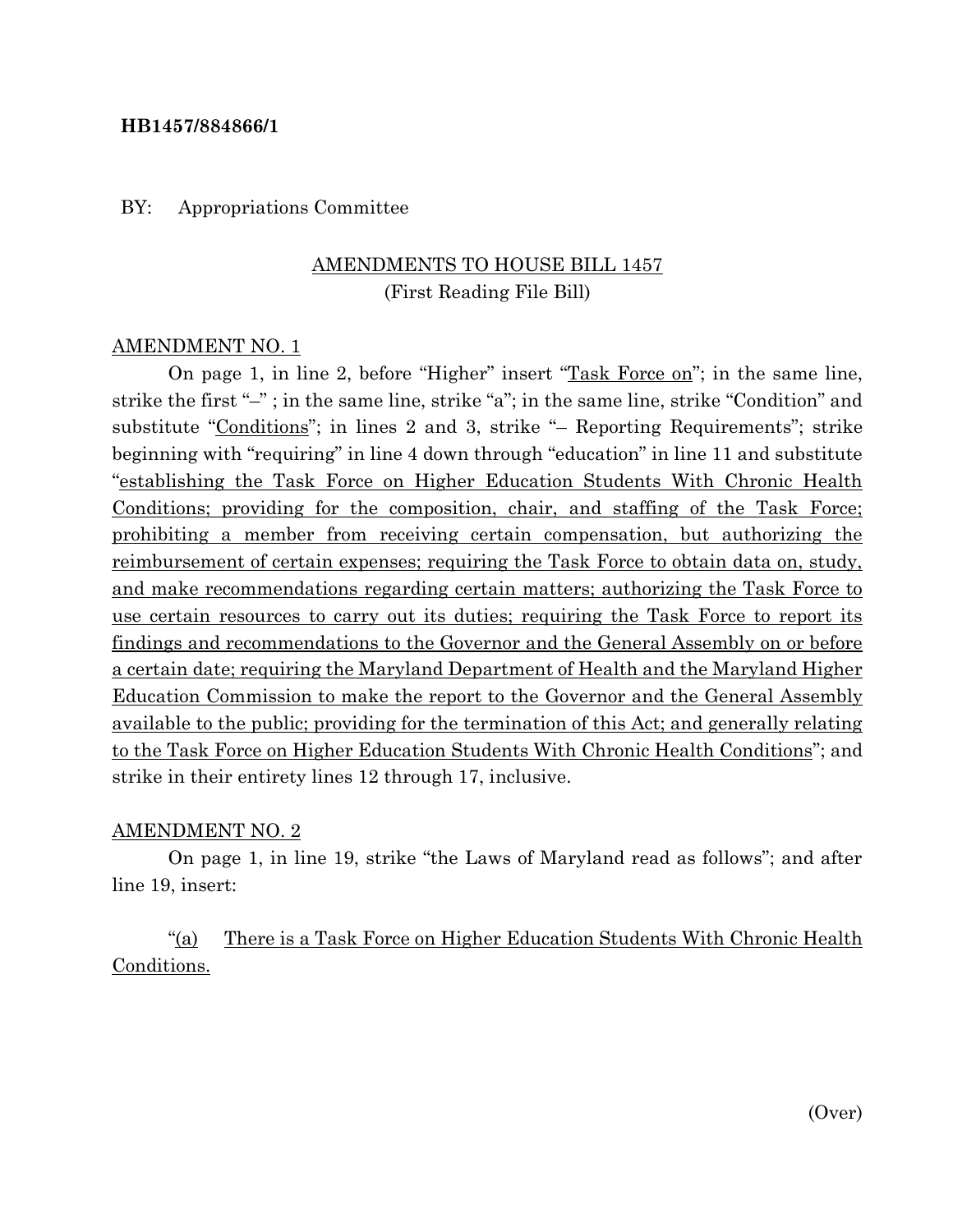## **HB1457/884866/1 Appropriations Committee Amendments to HB 1457 Page 2 of 4**

(b) The Maryland Department of Health jointly with the Maryland Higher Education Commission shall appoint members of the Task Force, including members that are:

- (1) clinical experts;
- (2) representatives of:

(i) institutions of higher education, including community colleges, from across the State;

- (ii) appropriate State agencies;
- (iii) advocacy groups;
- (iv) the Young Invisibles; and

(v) the Center on Young Adult Health and Development at the University of Maryland School of Public Health;

(3) caregivers or parents of students with chronic health conditions enrolled in institutions of higher education;

(4) students with chronic health conditions enrolled in institutions of higher education; and

(5) representatives of any other group or entity that the Maryland Department of Health or the Maryland Higher Education Commission determines is necessary to include in order to develop the recommendations under this Act.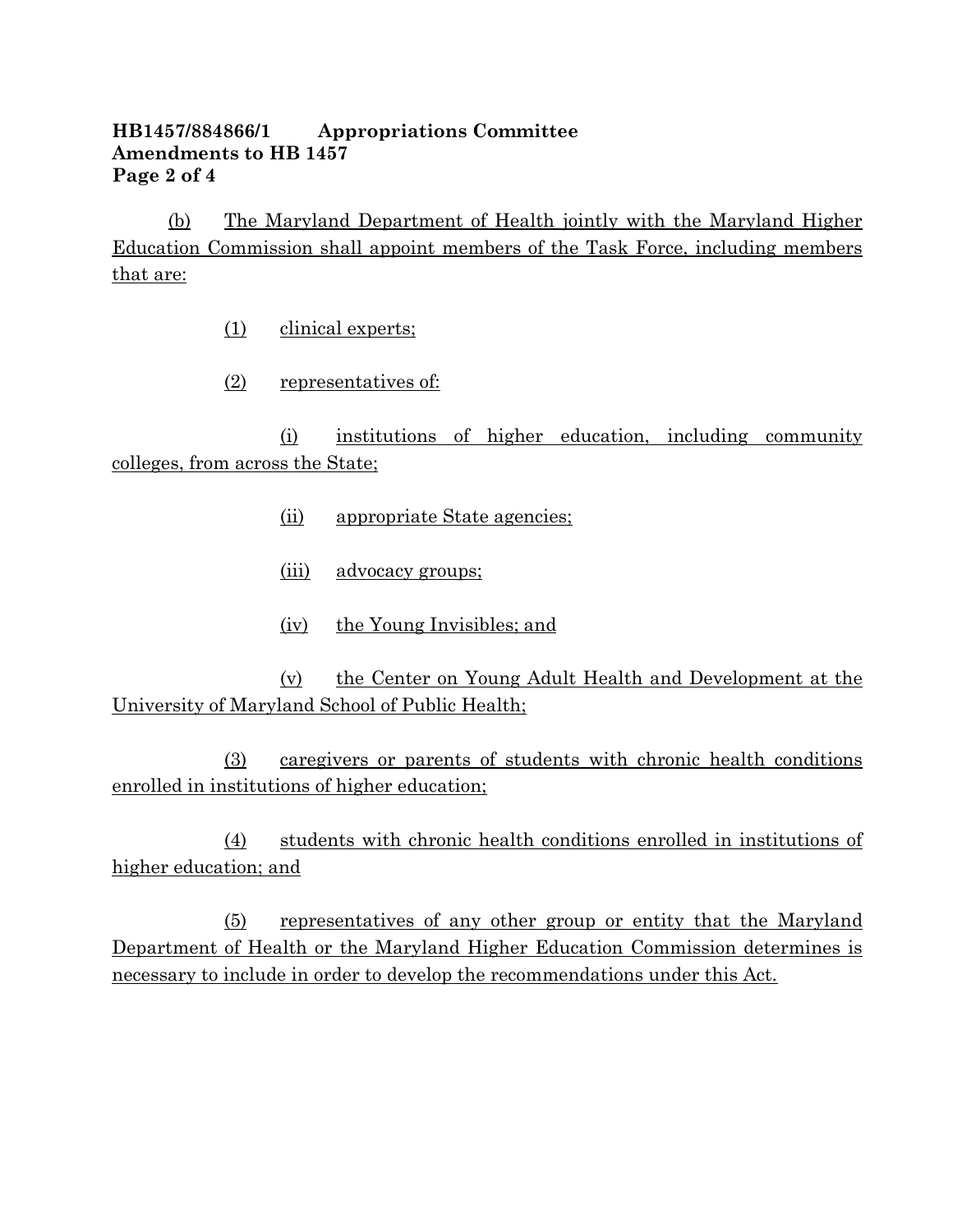## **HB1457/884866/1 Appropriations Committee Amendments to HB 1457 Page 3 of 4**

(c) The Secretary of Health, or the Secretary's designee, and the chairperson of the Maryland Higher Education Commission, or the chairperson's designee, shall serve as cochairs of the Task Force.

(d) The Maryland Department of Health and the Maryland Higher Education Commission may provide staff for the Task Force.

- (e) A member of the Task Force:
	- (1) may not receive compensation as a member of the Task Force; but

(2) is entitled to reimbursement for expenses under the Standard State Travel Regulations, as provided in the State budget.

(f) The Task Force shall:

(1) obtain and study existing data, as is publicly available, on undergraduate and graduate students with chronic health conditions at institutions of higher education in the State, including data on:

(i) the demographics of students with chronic health conditions;

(ii) the types of chronic physical, mental, and behavioral health conditions experienced by students;

(iii) challenges faced by students with chronic health conditions;

(iv) existing policies at institutions of higher education addressing the rights and needs of students with chronic health conditions; and

(v) available programs and resources at institutions of higher education for students with chronic health conditions; and

(Over)